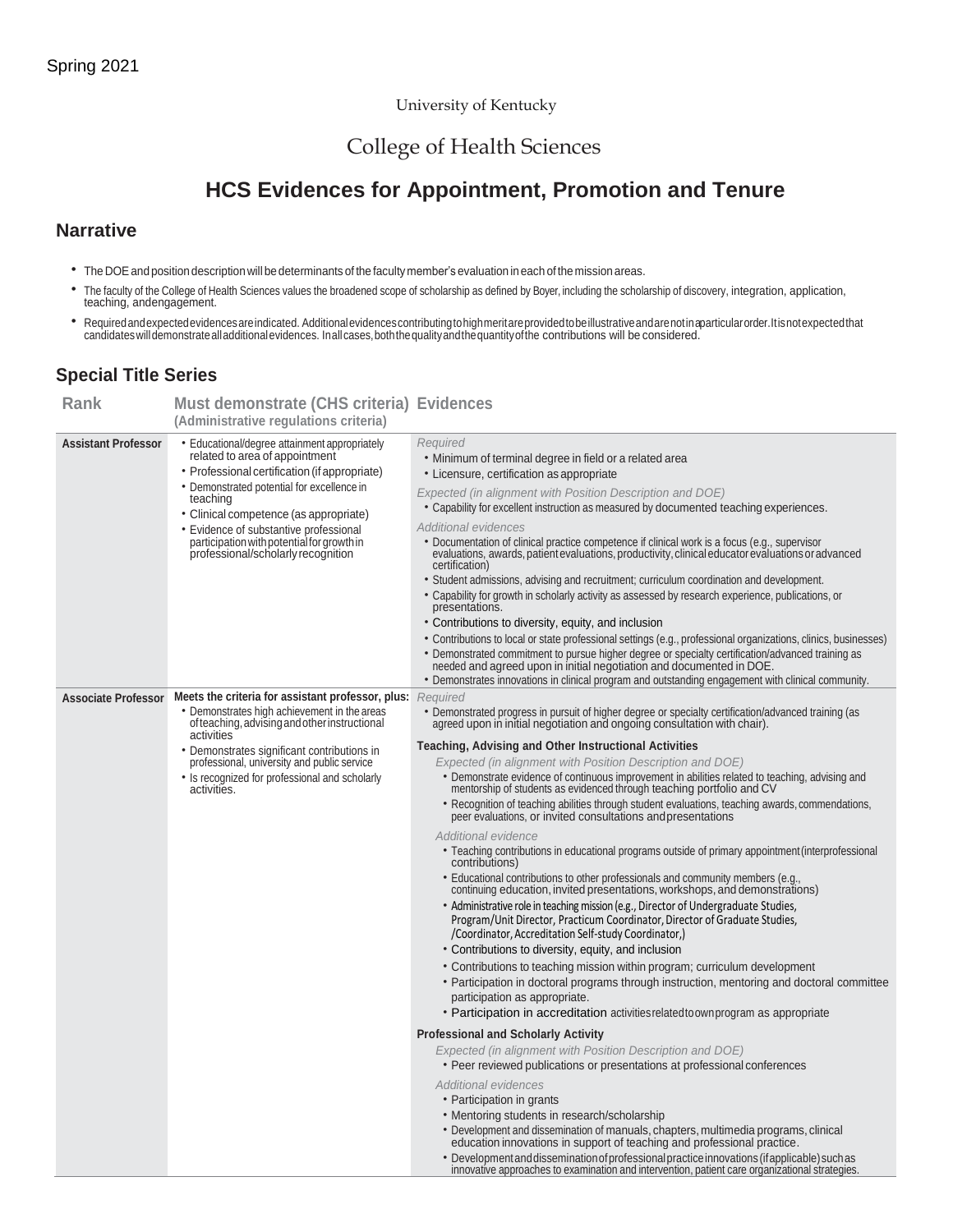| • Professional commendations/awards                                                                                                                                                                                                                                                                                                                                                                                                                           |
|---------------------------------------------------------------------------------------------------------------------------------------------------------------------------------------------------------------------------------------------------------------------------------------------------------------------------------------------------------------------------------------------------------------------------------------------------------------|
| • Recognition via interviews, broadcasts, print media, podcasts, or social media                                                                                                                                                                                                                                                                                                                                                                              |
| • Publications, presentations, grant activities, creative projects, white papers,<br>clinical or educational quidelines.                                                                                                                                                                                                                                                                                                                                      |
| • Scholarly collaborations at department, college, or university levels                                                                                                                                                                                                                                                                                                                                                                                       |
| • Participation in accreditation activities related to own program or to the profession (e.g., accreditation site visitor, appointment to review of accreditation standards, or self-study reviewer)                                                                                                                                                                                                                                                          |
| <b>Service</b>                                                                                                                                                                                                                                                                                                                                                                                                                                                |
| Expected (in alignment with Position Description and DOE)<br>• Participation in Department/College committees, task forces, governance bodies<br>• Participation in community or clinical activities related to professional expertise and the University<br>mission.<br>• Contributions to relevant state, regional or national professional organizations.<br>• Contributions to diversity, equity, and inclusion<br>• Reviewer for journals, books, grants |
|                                                                                                                                                                                                                                                                                                                                                                                                                                                               |